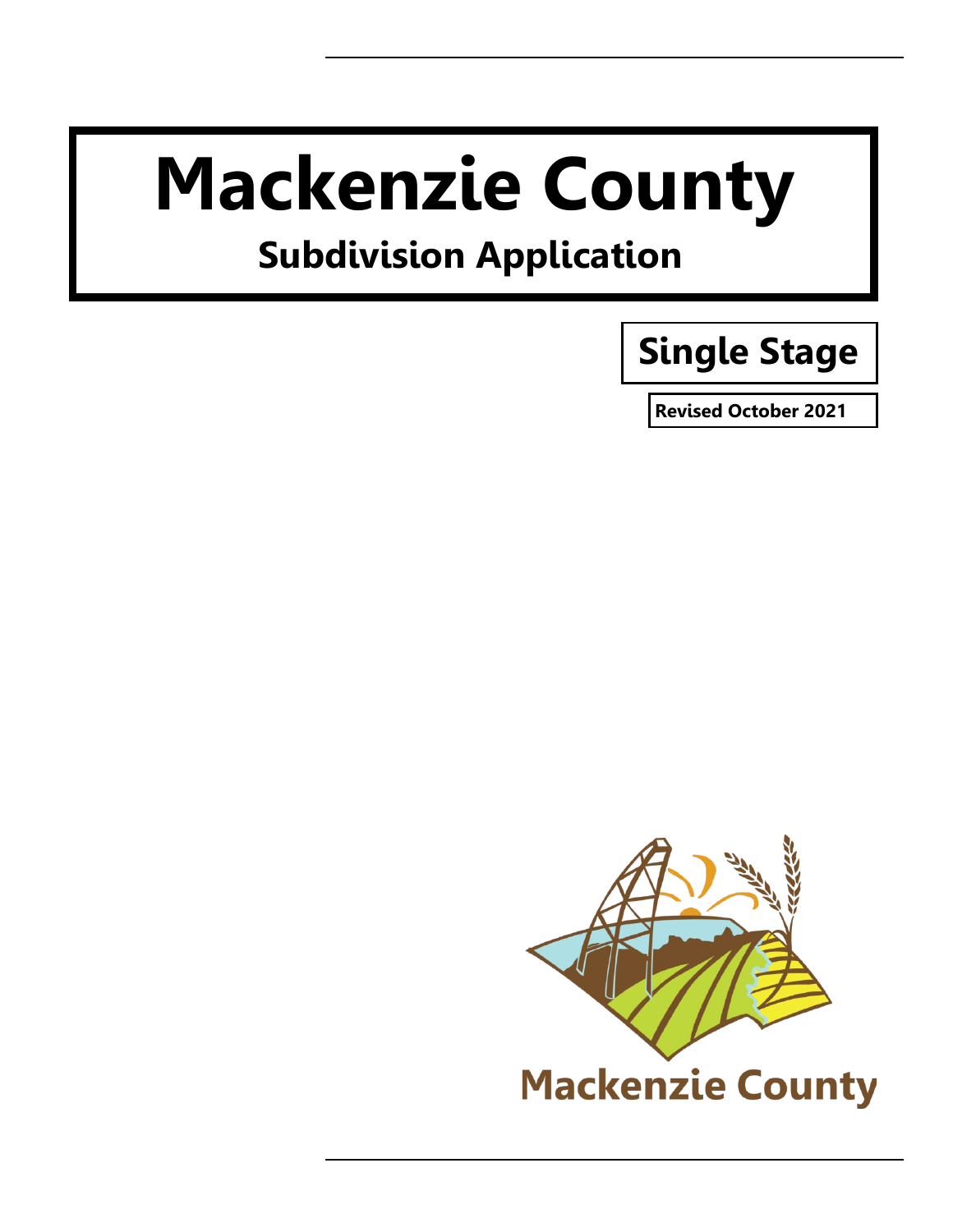# MACKENZIE COUNTY CHECK LIST OF REQUIREMENTS – Single Stage

#### **Consultation**

Prior to submitting a Subdivision Application Package to Mackenzie County, a consultation with Mackenzie County Administration is required. This application will not be accepted without a consultation.

# **Tentative Plan or Site Plan**

A Tentative Plan by a qualified land surveyor is required for subdivision of land containing existing buildings or services or for previously subdivided lands. A consultation with Mackenzie County Administration should be completed before contacting a surveyor.

A Site Plan can be prepared by the landowner/applicant for the application for subdivision of a first parcel out of a quarter section or river lot. A sample Site Plan is provided on the next page.

# **Registered Owner & Applicant Authorization**

The Applicant Authorization form is to be signed by the registered owner(s) giving authorization for the applicant to make an application for subdivision on the registered owner(s) behalf. The Right of Entry Authorization (included in this section) must be signed by the registered owner(s) authorizing Mackenzie County personnel to enter the lands to conduct a site inspection.

## **Abandoned Wells**

Effective November 1, 2012 an applicant must identify the presence or absence of abandoned wells as per the Energy Resources Conservation Board. The presence or absence of Wells will be confirmed upon acceptance of the application for subdivision.

#### **Application**

The Application must be completed in full with all items stated above and with the appropriate fees in accordance with the Fee Schedule Bylaw included, prior to acceptance by administration.

# **Land Title and Aerial Photos**

A current copy of the land title and aerial photo for the subject lands is required as part of the application process. Mackenzie County can obtain a copy of the land title and aerial for a fee stated in the Fee Schedule Bylaw.

# **Municipal Reserve (Second Parcel Out or Multi-Lot Subdivisions)**

According to Section 667(1) of the Municipal Government Act, if money is required to be provided in place of Municipal Reserves, Mackenzie County's Assessor will calculate the Municipal Reserve. Mackenzie County Policy DEV005 also provides the applicable land value. Alternatively, the applicant may provide a market value appraisal of the lands to be subdivided. Please consult Mackenzie County Administration for more information.

#### **Geotechnical Reports**

In some instances, Geotechnical Reports regarding near surface shallow water table tests, percolation tests for sewage disposal, potable water supply and steep slope evaluation (slopes greater than 15%) prepared in accordance with Alberta Environment Guidelines or Section 23 of the Water Act may be required. Three stamped and sealed originals are required if it is determined by Mackenzie County that any of these reports are required.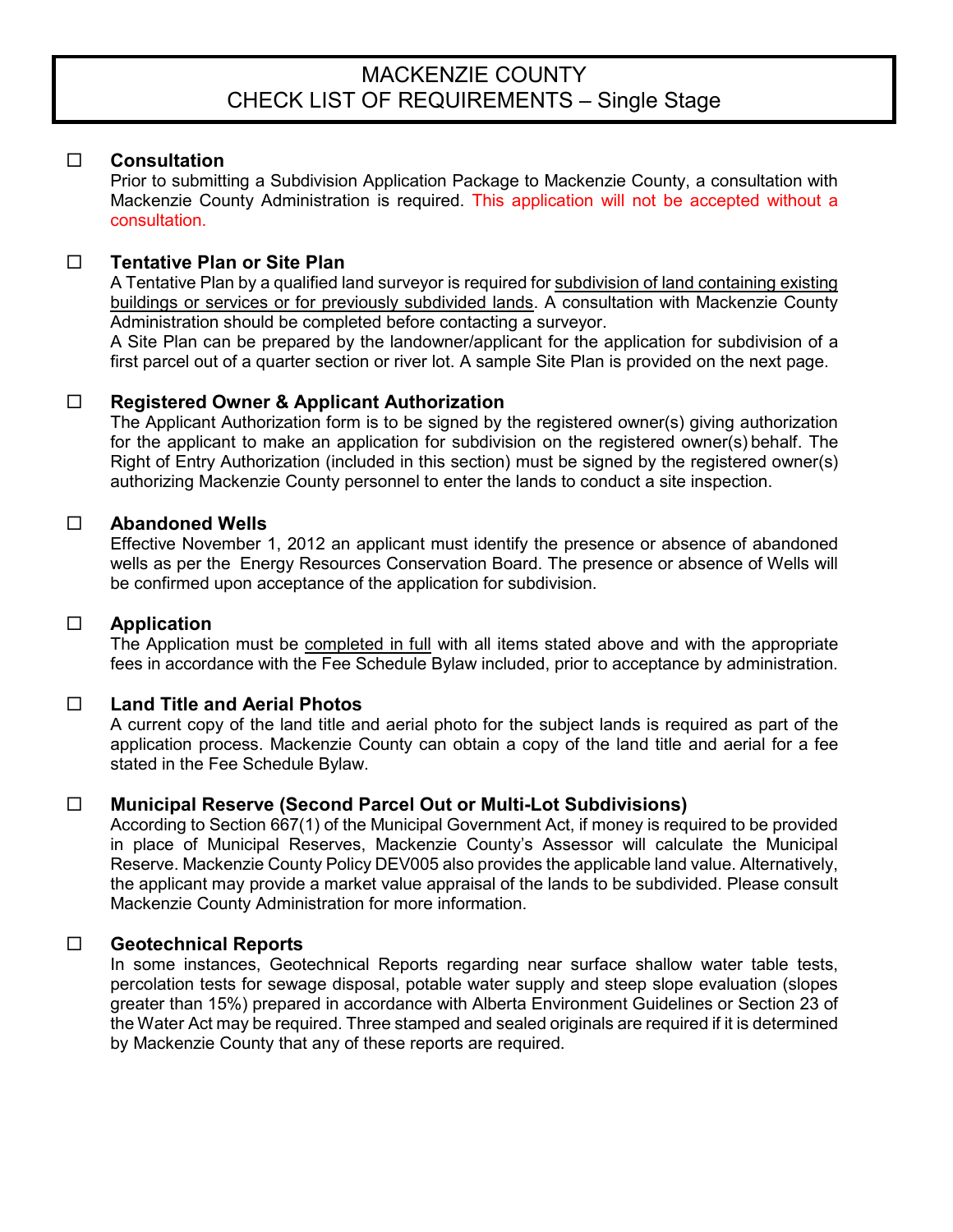# MACKENZIE COUNTY SAMPLE SUBDIVISION SITE PLAN - Single Stage

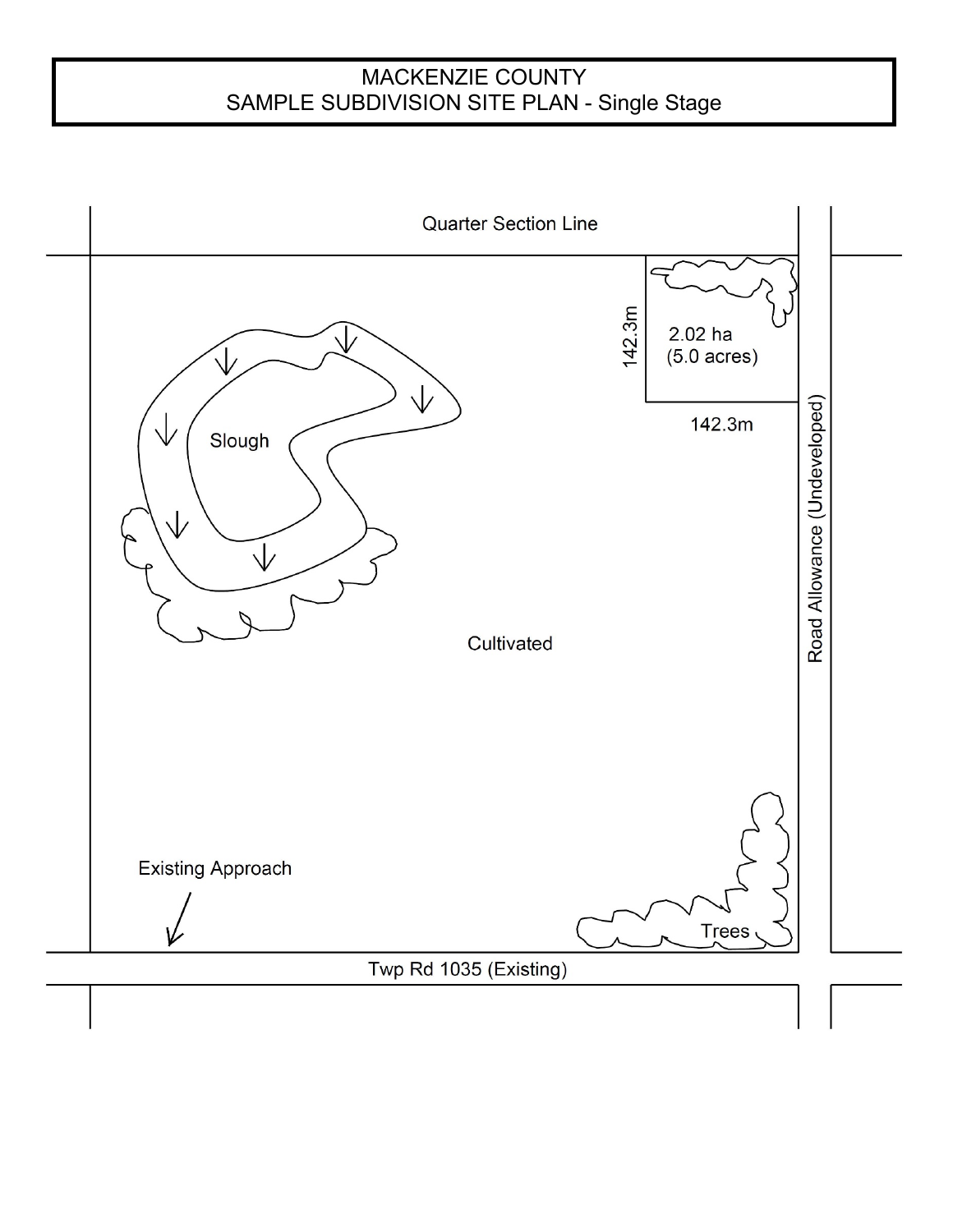# MACKENZIE COUNTY SUBDIVISION PROCESS – Single Stage

- 1. Consultation with Administration and submission of application. Additional information may be requested if required.
- 2. Application is circulated for comment for a minimum of two (2) weeks to:
	- a) Adjacent landowners;
	- b) Utility agencies such as ATCO, TELUS, Northern Lights Gas Co-op, etc;
	- c) Municipal Departments; and
	- d) Other provincial agencies as required.
- 3. Subdivision application and comments presented to the Municipal Planning Commission (MPC) for decision.
- 4. Decision sent to the applicant and landowner, government agencies as necessary, and surveyor (once retained by the applicant).
- 5. Developers Agreement prepared and signed by the applicant, landowner, and Mackenzie County.
- 6. Once the Developers Agreement has been signed and the conditions have been met, Mackenzie County will sign final documents and submitthem to the applicant/landowners' surveyor, who will forward them to the Alberta Land Titles for registration.

# TIMELINE

The timelines listed below are approximate only and include estimated time needed for the surveyor to complete their paperwork. Mackenzie County strives to provide precise quality performance while endeavoring to complete all subdivisions as efficiently as possible. Developers/applicants need to be aware that circumstances may arise which cause the process to require more time.

- 1. Vacant (first parcel out) minimum 6 weeks to 6 months
- 2. Yard site or second parcel out minimum 2 to 6 months

# **ENQUIRIES**

For questions regarding the subdivision process or to start an application please contact the Planning and Development Department located at the La Crete sub-office:

Mackenzie County Planning and Development Department 9205 100 Street, La Crete, AB T0H 2H0 (780) 928-3983 [subdivisions@mackenziecounty.com](mailto:subdivisions@mackenziecounty.com)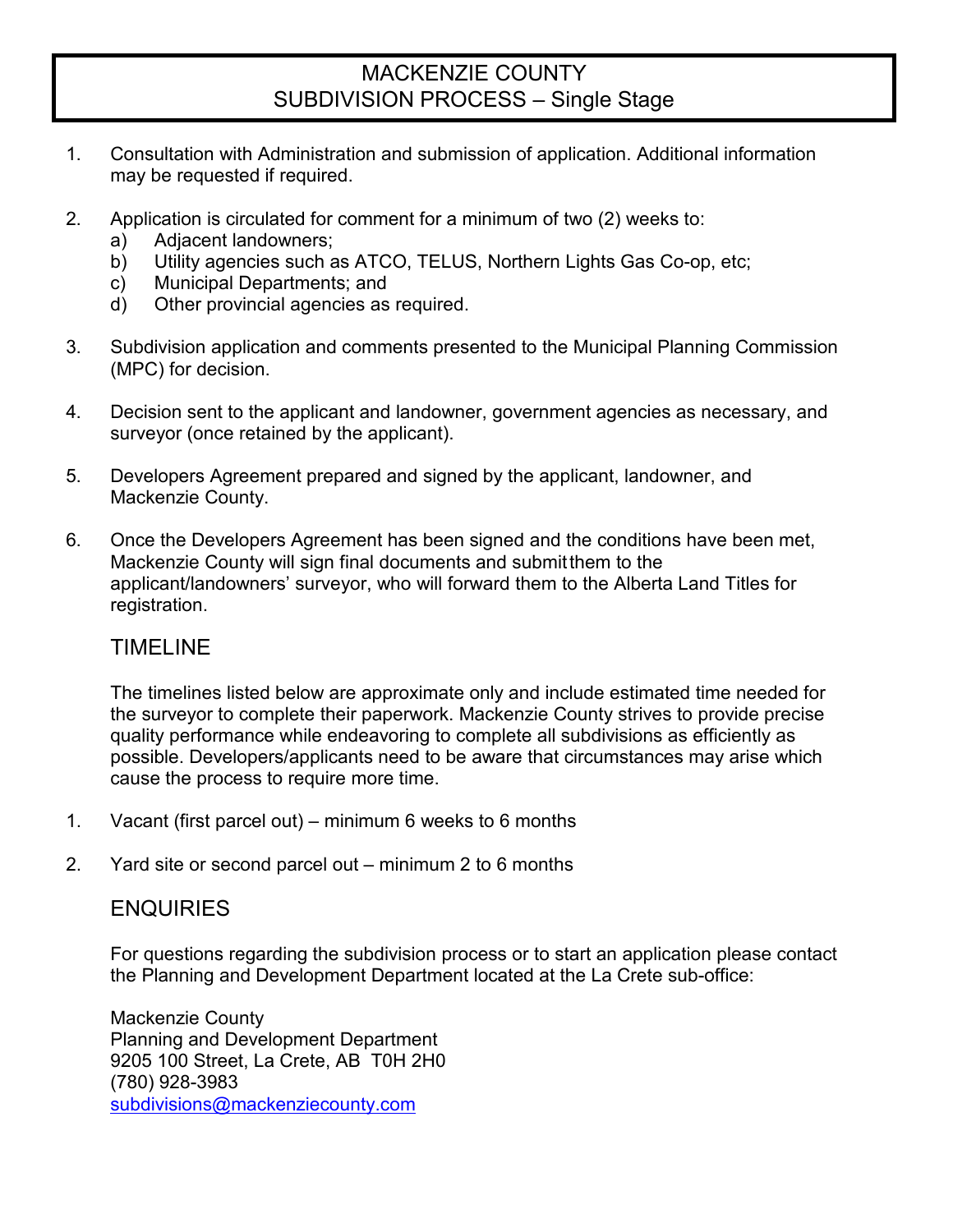# **Mackenzie County SUBDIVISION APPLICATION – Single Stage**

| <b>Office Use Only:</b>             |                                   |                    |                                                                     |    |                        |                      |                                                        |                                                                                                                      |                             |            |
|-------------------------------------|-----------------------------------|--------------------|---------------------------------------------------------------------|----|------------------------|----------------------|--------------------------------------------------------|----------------------------------------------------------------------------------------------------------------------|-----------------------------|------------|
|                                     |                                   |                    | Receipt No: Application Received Date:                              |    |                        |                      |                                                        | and the control of <b>File No:</b> The Control of the Control of the Control of the Control of the Control of the Co |                             |            |
|                                     |                                   |                    |                                                                     |    |                        |                      |                                                        |                                                                                                                      | <u> Andrew Maria (1989)</u> |            |
|                                     |                                   |                    |                                                                     |    |                        |                      |                                                        |                                                                                                                      |                             |            |
| Name of Applicant/Agent             |                                   |                    |                                                                     |    |                        |                      | Name of Registered Owner (if different from applicant) |                                                                                                                      |                             |            |
| <b>Mailing Address</b>              |                                   |                    |                                                                     |    | <b>Mailing Address</b> |                      |                                                        |                                                                                                                      |                             |            |
| City/Town                           |                                   |                    |                                                                     |    | City/Town              |                      |                                                        |                                                                                                                      |                             |            |
|                                     | Postal Code   Phone               | Cell               |                                                                     |    |                        | Postal Code          |                                                        | Phone                                                                                                                | Cell                        |            |
| <b>Email Address</b>                |                                   |                    |                                                                     |    |                        | <b>Email Address</b> |                                                        |                                                                                                                      |                             |            |
|                                     | <b>Legal Land Description(s):</b> |                    |                                                                     |    |                        |                      |                                                        | Certificate of Title (CofT):                                                                                         |                             |            |
| $\square$ All or $\square$ Part of: |                                   |                    |                                                                     |    |                        |                      | (if required)                                          |                                                                                                                      |                             |            |
|                                     |                                   | QTR./LS. SEC. TWP. | RANGE                                                               | М. |                        | or/<br>and           | PLAN                                                   |                                                                                                                      | <b>BLK</b>                  | <b>LOT</b> |
|                                     |                                   |                    |                                                                     |    |                        |                      |                                                        | Current Parcel Size: Proposed Lots: _________ Size(s): Lot 1: _________ Lot 2: _________                             |                             |            |
|                                     |                                   |                    |                                                                     |    |                        |                      |                                                        | Does the current parcel contain a yard site? $\Box$ No $\Box$ Yes Civic Address:                                     |                             |            |
|                                     | <b>Type of Application:</b>       |                    |                                                                     |    |                        |                      |                                                        |                                                                                                                      |                             |            |
|                                     |                                   |                    |                                                                     |    |                        |                      |                                                        | □ Rural Single Lot   □ Rural Double Lot   □ Boundary adjustment                                                      | $\Box$ Lot Consolidation    |            |
|                                     |                                   |                    | □ Urban Single Lot   □ Yard Site Separation   □ Other:              |    |                        |                      |                                                        |                                                                                                                      |                             |            |
|                                     |                                   |                    | <b>Location of Land to be Subdivided:</b>                           |    |                        |                      |                                                        |                                                                                                                      |                             |            |
|                                     |                                   |                    | Is the land located within or adjacent to a hamlet boundary?        |    |                        |                      |                                                        | $\Box$ No $\Box$ Yes, _________________                                                                              |                             |            |
|                                     |                                   |                    | Is the land located adjacent to a municipal boundary?               |    |                        |                      |                                                        | ∐ No □ Yes,                                                                                                          |                             |            |
|                                     |                                   |                    | Is the land located within 1.6 km (1 mile) of a provincial Highway? |    |                        |                      |                                                        |                                                                                                                      |                             |            |
|                                     |                                   |                    | Is the land located within 1.6 km (1 mile) of a sour gas facility?  |    |                        |                      |                                                        | $\Box$ No $\Box$ Yes,                                                                                                |                             |            |
|                                     |                                   |                    | Is the land bounded by or does it contain a water body?             |    |                        |                      |                                                        | $No \perp Yes$ ,                                                                                                     | Please describe:            |            |

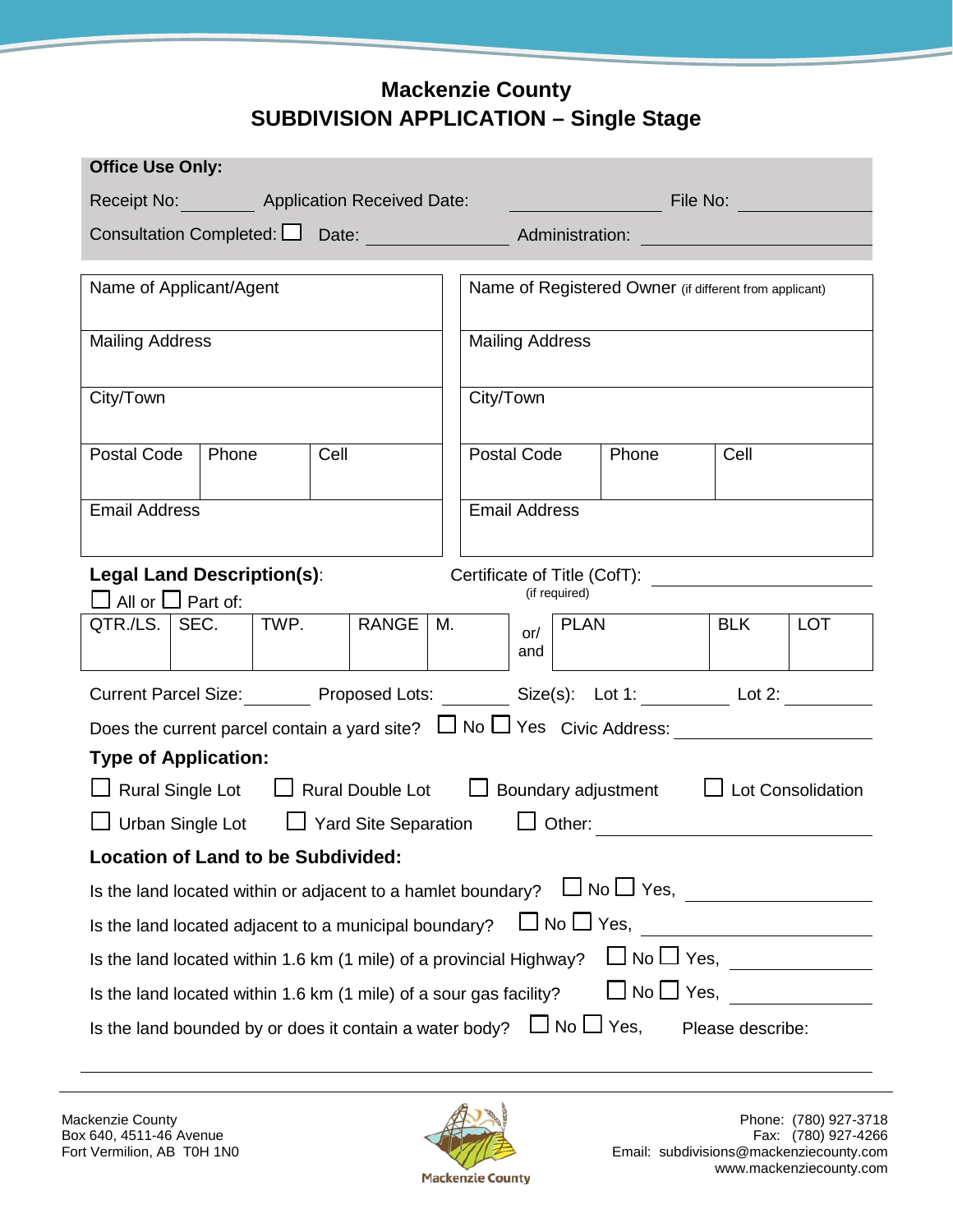# **Physical Characteristics of Land to be Subdivided:**

Describe any buildings or services to be demolished or relocated:

#### **Services:**

|                          | Water           |                 | Sewer                    |  |                          |  |  |
|--------------------------|-----------------|-----------------|--------------------------|--|--------------------------|--|--|
| <b>Type of Service</b>   | <b>Existing</b> | <b>Proposed</b> | <b>Type of Service</b>   |  | <b>Existing Proposed</b> |  |  |
| Dugout                   |                 |                 | Open Discharge           |  |                          |  |  |
| Well                     |                 |                 | Sub-Surface (Field)      |  |                          |  |  |
| Cistern & Hauling        |                 |                 | Above Ground Septic Tank |  |                          |  |  |
| <b>Municipal Service</b> |                 |                 | Sewage Lagoon            |  |                          |  |  |
| Other (specify below)    |                 |                 | <b>Outdoor Privy</b>     |  |                          |  |  |
|                          |                 |                 | <b>Municipal Service</b> |  |                          |  |  |
|                          |                 |                 | Other (specify below)    |  |                          |  |  |

# **Additional Requirements:**

| Is the application for a quarter section or river lot that has been previously subdivided? $\Box$ No $\Box$ Yes |
|-----------------------------------------------------------------------------------------------------------------|
| If yes, is the proposed parcel greater than 10.00 acres (4.04 hectares) in size? $\Box$ No $\Box$ Yes           |
| If yes, why? Please describe:                                                                                   |
| Has a tentative plan, prepared by a qualified surveyor been submitted? $\Box$ No $\Box$ Yes                     |
| Is the applicant aware of any off-site levy/municipal reserve fees? $\Box$ No $\Box$ Yes, initial:              |
|                                                                                                                 |



Mackenzie County (780) 927-3718<br>Box 640, 4511-46 Avenue (780) 927-4266 Email: subdivisions@mackenziecounty.com www.mackenziecounty.com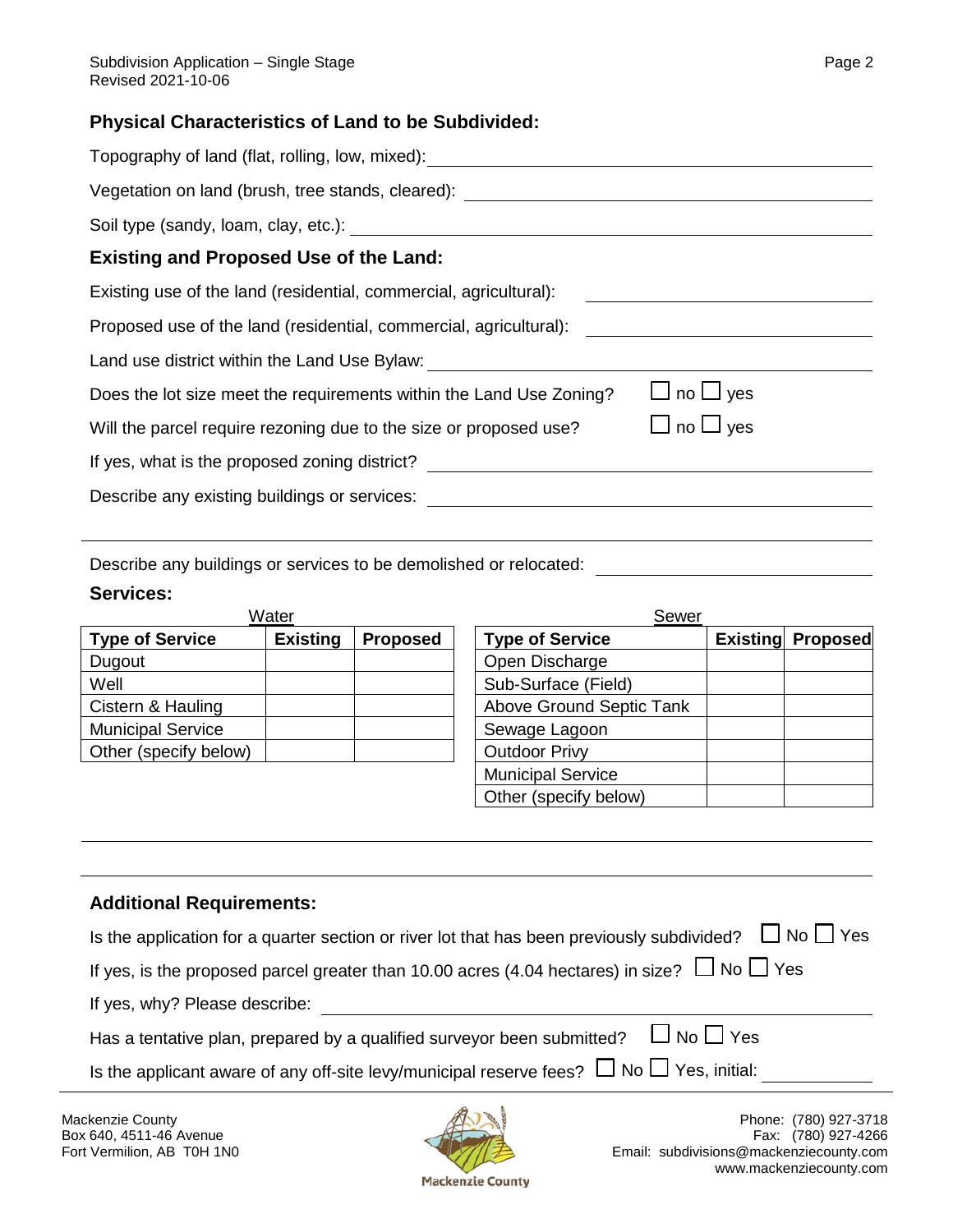# **Authorization by Registered Owner and Applicant:**

Signing of this application, by the registered property owner and applicant or agent (e.g. Surveyor or executor), authorizes Mackenzie County to circulate the application to affected parties as necessary to comply with the requirements of the Municipal Government Act (MGA). Affected parties include, but are not limited to, adjacent landowners, utility companies, government agencies, and surveyors.

Signing of this application also grants permission to Mackenzie County personnel to conduct site inspections of the property. Site inspections include, but are not limited to, land elevation and access review, including taking photos of the property.

| I/We, | herby certify that |  |
|-------|--------------------|--|
|       |                    |  |

| □ I/We are the registered landowner(s), <b>OR</b> |
|---------------------------------------------------|
|---------------------------------------------------|

 $\Box$  I/We are the agent authorized on behalf of the registered landowner,

And verify that the information contained within this application is full and true to the best of my/our knowledge and it is a true statement of the facts pertaining to the application for subdivision.

| <b>Applicant Name</b>        | <b>Applicant Signature</b>        | Date |
|------------------------------|-----------------------------------|------|
| <b>Registered Owner Name</b> | <b>Registered Owner Signature</b> | Date |
| <b>Registered Owner Name</b> | <b>Registered Owner Signature</b> | Date |

#### **NOTE: Registered Owner(s) must sign even if an applicant/agent is acting on their behalf**

*The personal information on this form is collected in accordance with Section 33 of the Freedom of Information and Protection of Privacy (FOIP) Act for the purpose of managing and administration of the subdivision application process. If you have any questions regarding the collection, use or disclosure of this information, please contact the FOIP Coordinator or (780) 927-3718.*

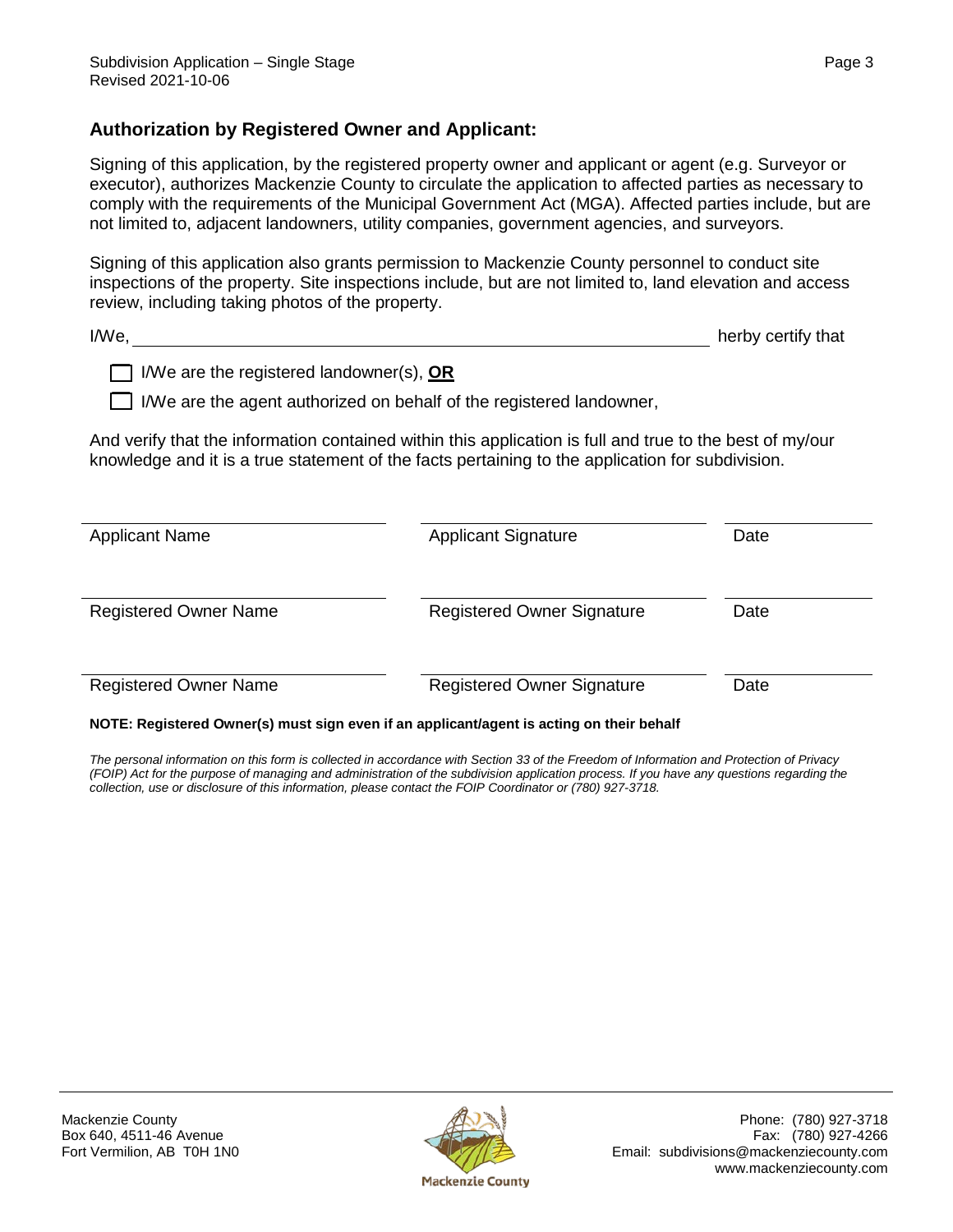# **Subdivision Application Site Plan:**

**(to be prepared by a qualified surveyor when required by administration)**

Date of Site Plan:

#### **Site Plan Checklist**

- Location of Proposed Subdivision and Distance from property/quarter lines Length and Width of Proposed Subdivision
- Location of Access/Driveway and Distance from Intersections
- Ravines, Creeks, Lakes, Sloughs, or Other Water Bodies
- Shelterbelts and/or Treed Areas
	- Location and Names of Roads and/or Road Allowances



Mackenzie County **Phone:** (780) 927-3718 Box 640, 4511-46 Avenue Fax: (780) 927-4266<br>Fort Vermilion, AB T0H 1N0 Fort Vermilion, AB T0H 1N0 Email: subdivisions@mackenziecounty.com www.mackenziecounty.com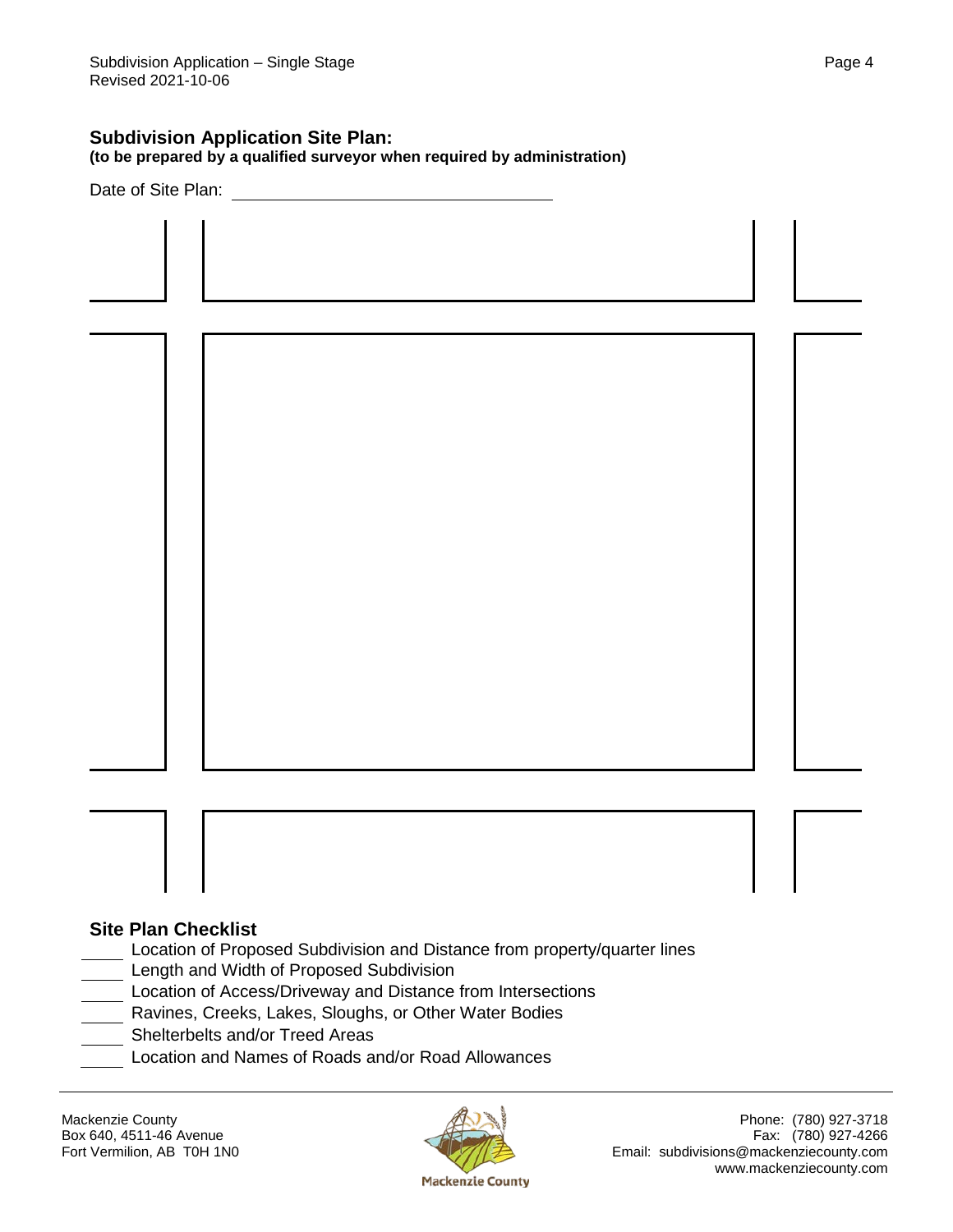# **Abandoned Well Confirmation:**

| $\bigcap$ $\bigcap$ $\bigcap$ $\bigcap$ $\bigcap$ $\bigcap$<br>$\boldsymbol{\mathsf{x}}$<br>" אי | ັບ∟∪. | <b>TWP</b> | ANGE<br>P | M. | or/ | AN<br>DI | <b>BLK</b> | ◡ |
|--------------------------------------------------------------------------------------------------|-------|------------|-----------|----|-----|----------|------------|---|
|                                                                                                  |       |            |           |    | and |          |            |   |

This Document must be signed and submitted with the Subdivision Application. To confirm the absence or presence of wells on your property, please contact Energy Resources Customer Care Centre at 1(855)297-8311 or use the GeoDiscover Alberta map at geodiscover.alberta.ca/geoportal. The ERCB Directive is available online at www.ercb.ca/directives/Directives079.pdf.

#### **SECTION 1:** If abandoned wells are **absent** within the site of the proposed subdivision:

I, have reviewed information provided by the ERCB as set out in ERCB Directive 079, *Surface Development in Proximity to Abandoned Wells*, and can advise that the information shows the absence of any abandoned wells within the site of the proposed subdivision.

Applicant Name Applicant Signature Date

## **SECTION 2:** If an abandoned well(s) are **present** within the site of the proposed subdivision:

I, have reviewed information provided by the ERCB as set out in ERCB Directive 079, *Surface Development in Proximity to Abandoned Wells*, and can advise the licensee(s) responsible for all abandoned wells within the site of proposed subdivision has been contacted in order to have the *Abandoned Well Locating and Testing Protocol* completed in accordance with ERCB Directive 079. To prevent damage to the well, a temporary identification marker will be placed on the well(s) prior to construction, according to the confirmed well location(s) on site. The site of the proposed development contains the following abandoned well(s):

| <b>ERCB Well</b><br>License # | Licensee Name | <b>Licensed Surface</b><br>Location | <b>Contact Name</b> | <b>Phone Number</b> |
|-------------------------------|---------------|-------------------------------------|---------------------|---------------------|
|                               |               |                                     |                     |                     |
|                               |               |                                     |                     |                     |
|                               |               |                                     |                     |                     |
|                               |               |                                     |                     |                     |

Applicant Name Applicant Signature Date